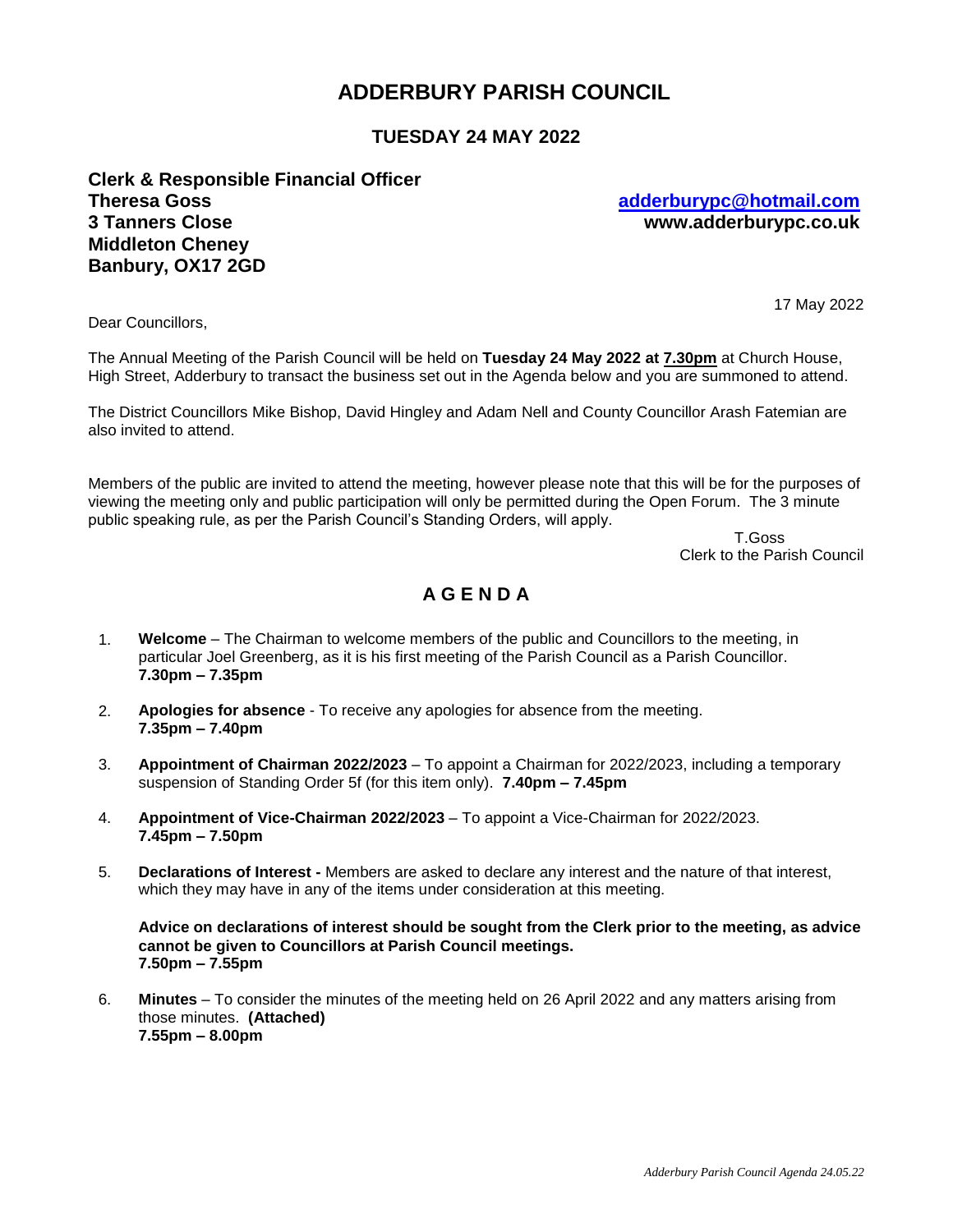### 7. **Chairman's Announcements**

Update on plans for Party in the Park being held on 11 June 2022.

### **8.00pm – 8.05pm**

- 8. **Open Forum** Members of the public are invited to raise any items which concern the Parish. **(10 minutes maximum/3 minutes per person) 8.05pm – 8.15pm**
- 9. **Reports from County and District Councillors** To receive reports from the Adderbury County Councillor and District Councillors. **8.15pm – 8.25pm**

### 10. **Planning**

- i) Planning Applications To note the planning applications considered by the Parish Council since the last meeting. **(Report to follow)**
- ii) Results of Planning Applications To note the results of planning applications determined by Cherwell District Council's Planning Committee. **(Report to follow)**
- iii) Hayfield Homes To note the meeting held on Tuesday 17 May 2022 with Hayfield Homes to discuss the development on Berry Hill Road.

## **8.25pm – 8.30pm**

### 11. **Village Matters**

- i) FOCAL To receive a report on the work of FOCAL. **(Report to follow)**
- ii) The Milton Road Community Project To receive progress reports on the building project and grant funding/fundraising for Working for Adderbury Community (WFAC) Working Group. **(Report to follow)**
- iii) HM The Queen's Platinum Jubilee Events To discuss events to mark HM The Queen's Platinum Jubilee on 4 June 2022.

iv) Contact Magazine – To discuss the Parish Council's insert for future editions of Contact. **8.30pm – 8.45pm**

# 12. **Parish Council Matters**

- i) Parish Council Surgery To note any issues raised at the Surgery held on 7 May 2022.
- ii) Appointment of Council Representatives & Council Committees and Working Groups To appoint the Parish Council representatives and establish the memberships of the Parish Council Working Groups and Committees. **(Report to follow)**
- iii) Health and Safety:-
	- To note the play area inspection at The Rise from Councillor Simon Davies;
	- To note the play area inspection at the Lucy Plackett Playing Field from Councillor Simon Davies; and
	- To note the inspection at Adderbury Lakes from Councillor Diane Bratt.
- iv) Parish Council Documents To review the following Parish Council documents, which are available to view on the Parish Council web site. <https://www.adderburypc.co.uk/documents.php>
	- Asset Register
	- Risk Management Log and Risk Schedule
	- Financial Regulations